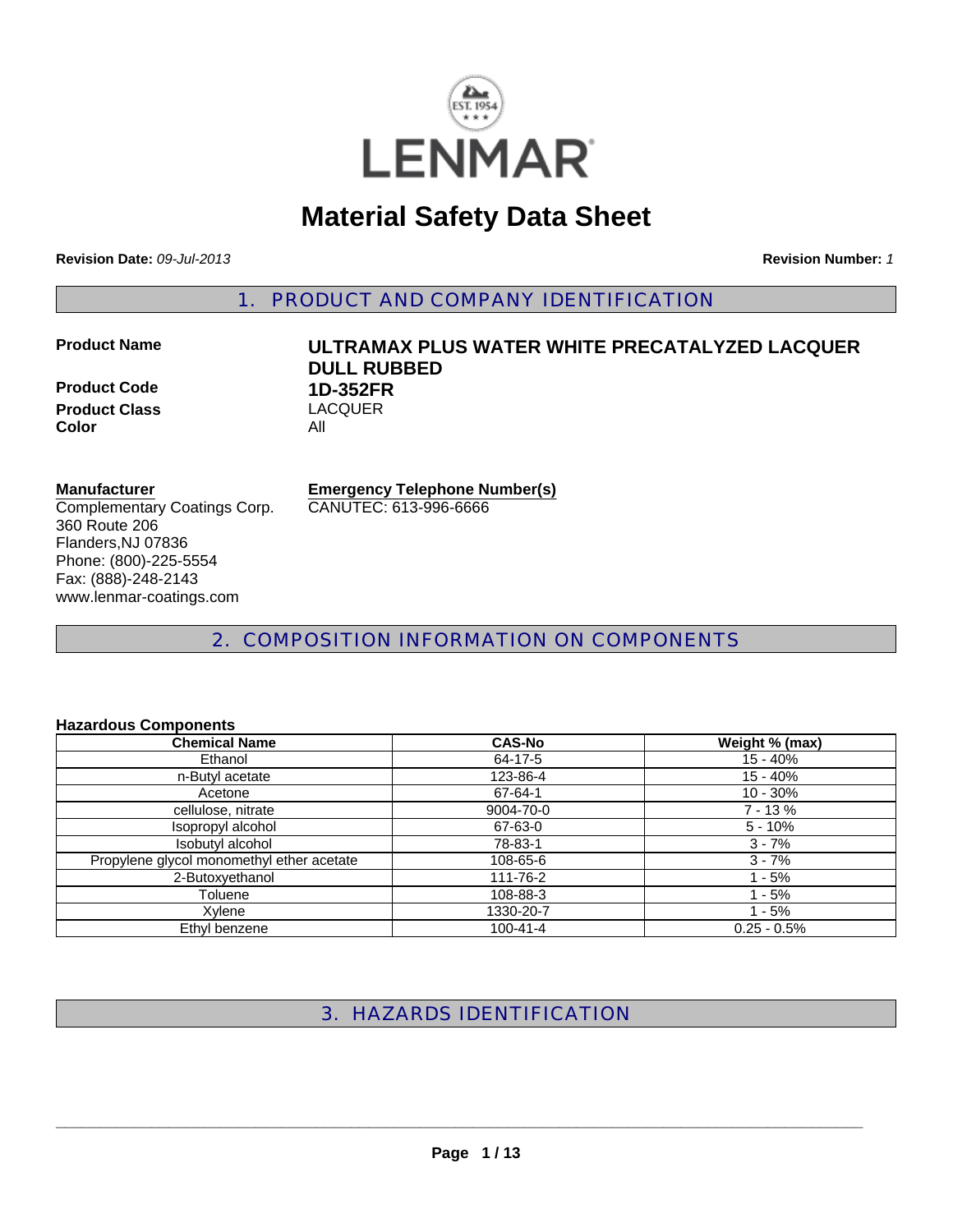# 3. HAZARDS IDENTIFICATION **Potential Health Effects Principal Routes of Exposure** Eye contact, skin contact and inhalation. **Acute Effects Eyes** Eyes **Avoid contact with eyes. Causes eye irritation. Moderately irritating to the eyes.** Vapor may cause irritation with symptoms of burning and tearing. **Skin Avoid contact with skin. May cause skin irritation and/or dermatitis. Irritating to skin.** May be absorbed through the skin in harmful amounts. Prolonged contact may cause severe skin irritation with local redness and discomfort. **Inhalation Harmful by inhalation.** Avoid breathing vapors or mists. Irritating to respiratory system. High vapor / aerosol concentrations are irritating to the eyes, nose, throat and lungs and may cause headaches, dizziness, drowsiness, unconsciousness, and other central nervous system effects. **Ingestion Harmful if swallowed. Ingestion may cause irritation to mucous membranes. Small** amounts of this product aspirated into the respiratory system during ingestion or vomiting may cause mild to severe pulmonary injury, possibly progressing to death.. **Chronic Effects** Avoid repeated exposure. Prolonged exposure may cause chronic effects. May cause blood damage. Repeated contact may cause allergic reactions in very susceptible persons. May cause kidney damage. May cause liver damage. **Emergency Overview** IMPORTANT: Designed to be mixed with other components. Mixture will have hazards of all components. **DANGER** Flammable. Vapors may cause flash fire or explosion. Harmful if swallowed. Vapor harmful. Harmful by inhalation. Vapors may be irritating to eyes, nose, throat, and lungs. May cause skin irritation and/or dermatitis.. Irritating to eyes. **Appearance** liquid **Odor** Not available

 $\Box$ 

*See Section 11 for additional Toxicological information.*

| <b>Aggravated Medical Conditions</b> |               | disorders.             | Asthma and other respiratory disorders. Skin disorders. Liver disorders. Kidney |          |  |
|--------------------------------------|---------------|------------------------|---------------------------------------------------------------------------------|----------|--|
| <b>HMIS</b>                          | Health: $2^*$ | <b>Flammability: 3</b> | <b>Reactivity: 1</b>                                                            | $PPE: -$ |  |

#### **HMIS Legend**

- 0 Minimal Hazard
- 1 Slight Hazard
- 2 Moderate Hazard
- 3 Serious Hazard
- 4 Severe Hazard
- \* Chronic Hazard

X - Consult your supervisor or S.O.P. for "Special" handling instructions.

*Note: The PPE rating has intentionally been left blank. Choose appropriate PPE that will protect employees from the hazards the material will present under the actual normal conditions of use.*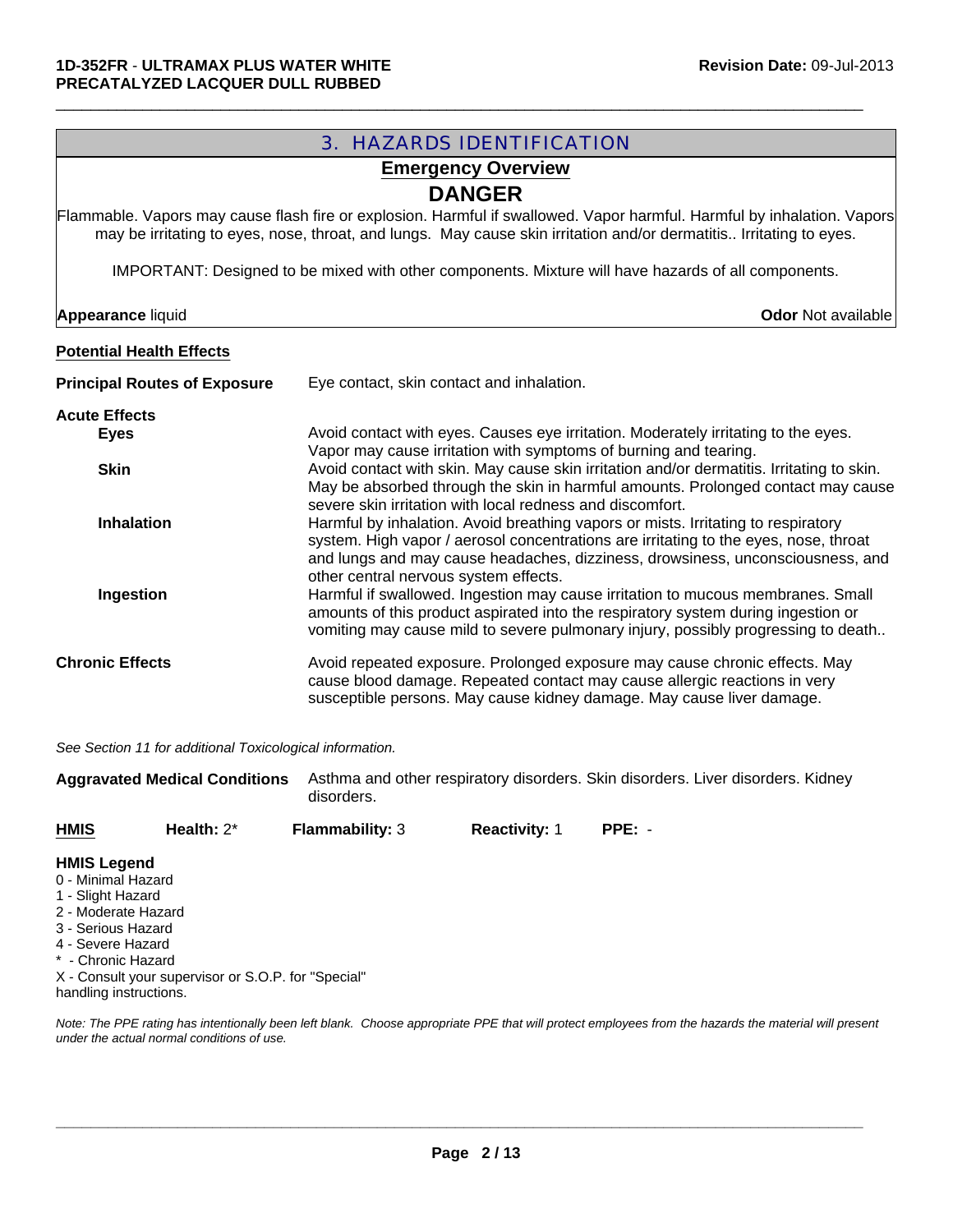*Caution: HMIS® ratings are based on a 0-4 rating scale, with 0 representing minimal hazards or risks, and 4 representing significant hazards or risks. Although HMIS® ratings are not required on MSDSs under 29 CFR 1910.1200, the preparer, has chosen to provide them. HMIS® ratings are to be used only in conjunction with a fully implemented HMIS® program by workers who have received appropriate HMIS® training. HMIS® is a registered trade and service mark of the NPCA. HMIS® materials may be purchased exclusively from J. J. Keller (800) 327-6868.*

 $\Box$ 

#### 4. FIRST AID MEASURES

| <b>General Advice</b>             | If symptoms persist, call a physician. Show this safety data sheet to the doctor in<br>attendance.                                                                                                                |
|-----------------------------------|-------------------------------------------------------------------------------------------------------------------------------------------------------------------------------------------------------------------|
| <b>Eye Contact</b>                | Immediately flush with plenty of water. After initial flushing, remove any contact<br>lenses and continue flushing for at least 15 minutes. Keep eye wide open while<br>rinsing. Call a physician immediately.    |
| <b>Skin Contact</b>               | Wash off immediately with soap and plenty of water for at least 15 minutes, Remove<br>and wash contaminated clothing before re-use, Immediate medical attention is<br>required.                                   |
| <b>Inhalation</b>                 | Move to fresh air. If symptoms persist, call a physician.<br>If not breathing, give artificial respiration. Call a physician immediately                                                                          |
| Ingestion                         | Clean mouth with water and afterwards drink plenty of water. Do not induce vomiting<br>without medical advice. Never give anything by mouth to an unconscious person.<br>Immediate medical attention is required. |
| <b>Notes To Physician</b>         | Treat symptomatically                                                                                                                                                                                             |
| <b>Protection Of First-Aiders</b> | Use personal protective equipment                                                                                                                                                                                 |

#### 5. FIRE-FIGHTING MEASURES

| <b>Flammable Properties</b>                                  | Vapors may travel considerable distance to a source of<br>ignition and flash back. Vapors may cause flash fire or<br>explosion. Prevent build-up of vapors or gases to explosive<br>concentrations. Containers may explode when exposed to<br>extreme heat.                                                                                                      |
|--------------------------------------------------------------|------------------------------------------------------------------------------------------------------------------------------------------------------------------------------------------------------------------------------------------------------------------------------------------------------------------------------------------------------------------|
| <b>Suitable Extinguishing Media</b>                          | Foam, dry powder or water. Use extinguishing measures<br>that are appropriate to local circumstances and the<br>surrounding environment.                                                                                                                                                                                                                         |
| <b>Protective Equipment And Precautions For Firefighters</b> | As in any fire, wear self-contained breathing apparatus<br>pressure-demand, MSHA/NIOSH (approved or equivalent)<br>and full protective gear.                                                                                                                                                                                                                     |
| <b>Specific Hazards Arising From The Chemical</b>            | Flammable. Flash back possible over considerable distance.<br>Keep product and empty container away from heat and<br>sources of ignition. Highly explosive in presence of open<br>flames and static discharge. Closed containers may rupture<br>if exposed to fire or extreme heat. Thermal decomposition<br>can lead to release of irritating gases and vapors. |
| <b>Sensitivity To Mechanical Impact</b>                      | No.                                                                                                                                                                                                                                                                                                                                                              |
| <b>Sensitivity To Static Discharge</b>                       | Yes                                                                                                                                                                                                                                                                                                                                                              |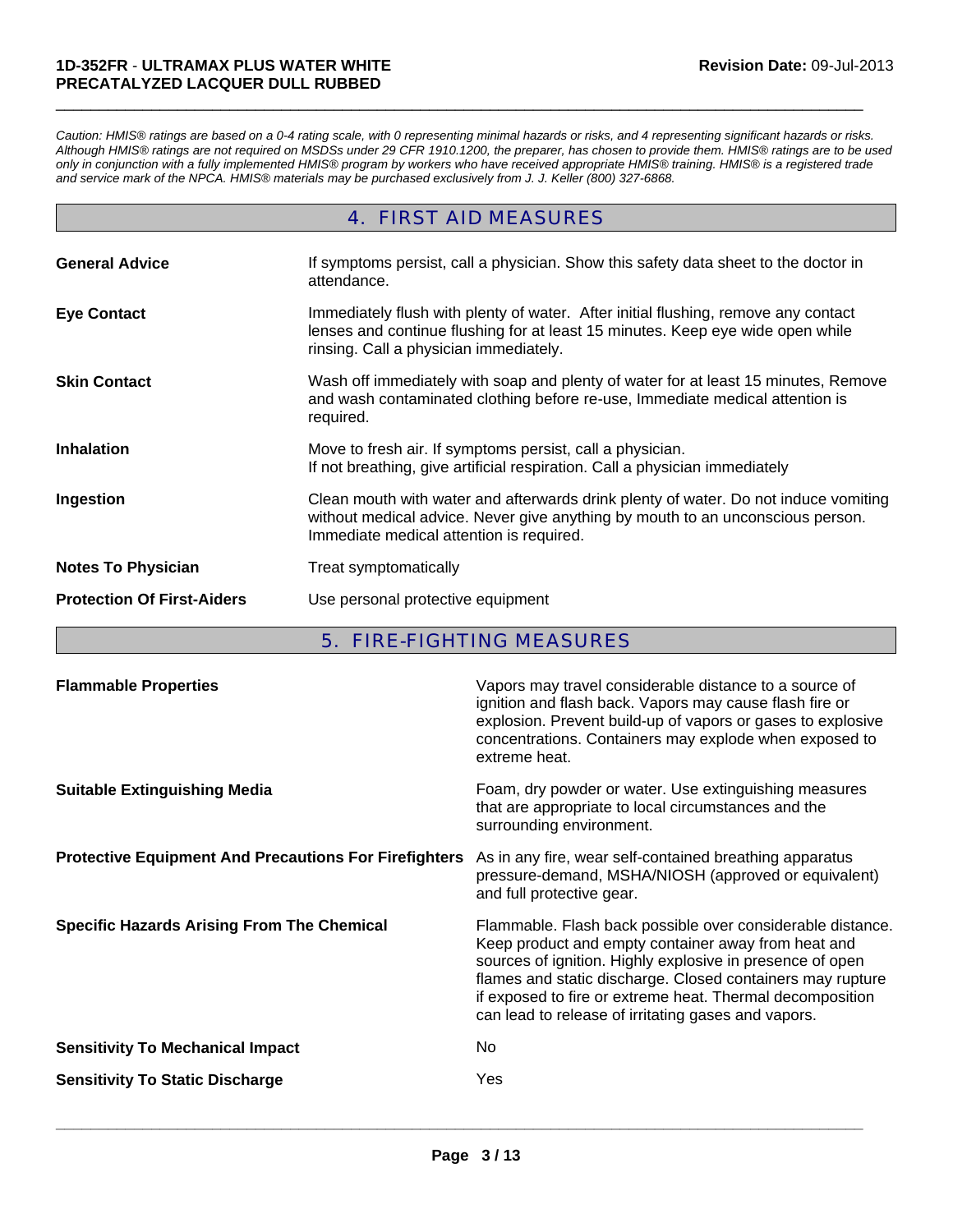| <b>Flash Point Data</b>                 | Flash Point (°F)<br>Flash Point (°C)<br><b>Flash Point Method</b>                                 |                        | 35<br>2<br><b>PMCC</b>         |            |
|-----------------------------------------|---------------------------------------------------------------------------------------------------|------------------------|--------------------------------|------------|
|                                         | <b>Flammability Limits In Air</b><br><b>Upper Explosion Limit</b><br><b>Lower Explosion Limit</b> |                        | Not available<br>Not available |            |
| <b>NFPA</b>                             | Health: 2                                                                                         | <b>Flammability: 3</b> | <b>Instability: 1</b>          | Special: - |
| <b>NFPA Legend</b><br>0 - Not Hazardous |                                                                                                   |                        |                                |            |

- 1 Slightly
- 2 Moderate
- 3 High
- 4 Severe

*The ratings assigned are only suggested ratings, the contractor/employer has ultimate responsibilities for NFPA ratings where this system is used.*

 $\Box$ 

*Additional information regarding the NFPA rating system is available from the National Fire Protection Agency (NFPA) at www.nfpa.org.*

#### 6. ACCIDENTAL RELEASE MEASURES

| <b>Personal Precautions</b>      | Keep people away from and upwind of spill/leak. Remove all sources of ignition.<br>Take precautions to prevent flashback. Vapor explosion hazard. Ground and bond all<br>containers and handling equipment. Take precautionary measures against static<br>discharges. Ensure adequate ventilation. Avoid contact with skin, eyes and clothing.<br>Use personal protective equipment. |
|----------------------------------|--------------------------------------------------------------------------------------------------------------------------------------------------------------------------------------------------------------------------------------------------------------------------------------------------------------------------------------------------------------------------------------|
| <b>Environmental Precautions</b> | Prevent further leakage or spillage if safe to do so. Do not allow material to<br>contaminate ground water system. Prevent product from entering drains. Do not flush<br>into surface water or sanitary sewer system. Local authorities should be advised if<br>significant spillages cannot be contained.                                                                           |
| <b>Methods For Clean-Up</b>      | Dam up. Soak up with inert absorbent material. Use a non-sparking or explosion<br>proof means to transfer material to a sealed, appropriate container for disposal.<br>Clean contaminated surface thoroughly.                                                                                                                                                                        |
| <b>Other Information</b>         | None known                                                                                                                                                                                                                                                                                                                                                                           |
|                                  | <b>7. HANDLING AND STORAGE</b>                                                                                                                                                                                                                                                                                                                                                       |

Handling **Handle and open container with care. Avoid contact with skin, eyes and clothing.** Wear personal protective equipment. Do not breathe vapors or spray mist. Use only in ventilated areas. Prevent vapor build-up by providing adequate ventilation during and after use.

> Take precautionary measures against static discharges. To avoid ignition of vapors by static electricity discharge, all metal parts of the equipment must be grounded. Keep away from heat, sparks and flame. Do not smoke. Extinguish all flames and pilot lights, and turn off stoves, heaters, electric motors and other sources of ignition during use and until all vapors are gone. Ignition and/or flash back may occur..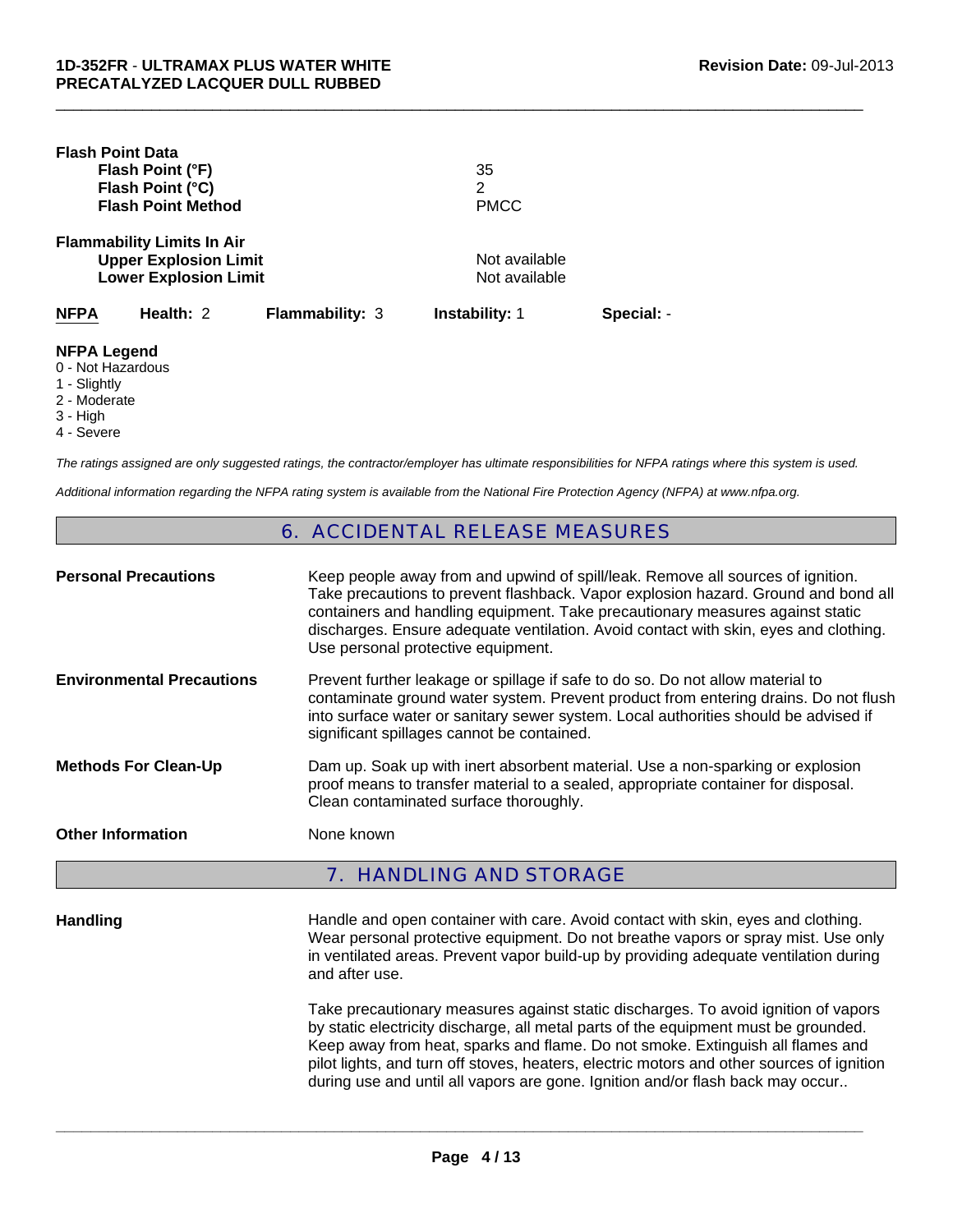| <b>Storage</b>                        | Keep containers tightly closed in a dry, cool and well-ventilated place. Keep away<br>from heat. Keep away from open flames, hot surfaces and sources of ignition. Keep<br>in properly labeled containers. Keep out of the reach of children Keep away from<br>direct sunlight. Keep away from oxidizing agents, strongly acid or alkaline materials<br>and amines.                                                                                                                                                                                                          |
|---------------------------------------|------------------------------------------------------------------------------------------------------------------------------------------------------------------------------------------------------------------------------------------------------------------------------------------------------------------------------------------------------------------------------------------------------------------------------------------------------------------------------------------------------------------------------------------------------------------------------|
| <b>Technical measures/Precautions</b> | Ensure adequate ventilation. Use only where airflow will keep vapors from building<br>up in or near the work area in adjoining rooms. Comply with all national, state, and<br>local codes pertaining to the storage, handling, dispensing and disposal of flammable<br>liquids.<br>Dissipate static electricity during transfer by grounding and bonding containers and<br>equipment before transferring material. All equipment should be non-sparking and<br>explosion proof. Use explosion proof electrical equipment for ventilation, lighting and<br>material handling. |

 $\Box$ 

# 8. EXPOSURE CONTROLS / PERSONAL PROTECTION

#### **Exposure Limits**

#### **Hazardous Components**

| <b>Chemical Name</b>                         | <b>ACGIH</b>                    | <b>Alberta</b>                                                                                              | <b>British Columbia</b>         | Ontario                                                                                   | Quebec                                                                                                                    |
|----------------------------------------------|---------------------------------|-------------------------------------------------------------------------------------------------------------|---------------------------------|-------------------------------------------------------------------------------------------|---------------------------------------------------------------------------------------------------------------------------|
| Ethanol                                      | 1000 ppm - STEL                 | 1000 ppm - TWA<br>1880 mg/m <sup>3</sup> - TWA                                                              | 1000 ppm - TWA                  | 1000 ppm - TWAEV<br>1900 mg/m <sup>3</sup> -<br><b>TWAEV</b>                              | 1000 ppm -<br><b>TWAEV</b><br>1880 mg/m <sup>3</sup> -<br><b>TWAEV</b>                                                    |
| n-Butyl acetate                              | 150 ppm - TWA<br>200 ppm - STEL | 150 ppm - TWA<br>713 mg/m <sup>3</sup> - TWA<br>200 ppm - STEL<br>950 mg/m $3$ - STEL                       | 20 ppm - TWA                    | 150 ppm - TWAEV<br>710 mg/m $3$ - TWAEV<br>200 ppm - STEV<br>950 mg/m <sup>3</sup> - STEV | 150 ppm - TWAEV<br>713 mg/m <sup>3</sup> -<br><b>TWAEV</b><br>200 ppm - STEV<br>950 mg/m <sup>3</sup> - STEV              |
| Acetone                                      | 500 ppm - TWA<br>750 ppm - STEL | 1800 mg/m <sup>3</sup> - TWA<br>750 ppm - TWA<br>1000 ppm - STEL<br>2400 mg/m <sup>3</sup> -<br><b>STEL</b> | 250 ppm - TWA<br>500 ppm - STEL | 500 ppm - TWAEV<br>750 ppm - STEV                                                         | 1190 mg/m <sup>3</sup> -<br><b>TWAEV</b><br>500 ppm - TWAEV<br>1000 ppm - STEV<br>2380 mg/m <sup>3</sup> -<br><b>STEV</b> |
| cellulose, nitrate                           | N/E                             | N/E                                                                                                         | N/E                             | N/E                                                                                       | N/E                                                                                                                       |
| Isopropyl alcohol                            | 200 ppm - TWA<br>400 ppm - STEL | 400 ppm - TWA<br>983 mg/m $3$ - TWA<br>1230 mg/m <sup>3</sup> -<br><b>STEL</b><br>500 ppm - STEL            | 200 ppm - TWA<br>400 ppm - STEL | 200 ppm - TWAEV<br>400 ppm - STEV                                                         | 400 ppm - TWAEV<br>985 mg/m <sup>3</sup> -<br><b>TWAEV</b><br>1230 mg/m <sup>3</sup> -<br><b>STEV</b><br>500 ppm - STEV   |
| <b>Isobutyl alcohol</b>                      | 50 ppm - TWA                    | 152 mg/m <sup>3</sup> - TWA<br>50 ppm - TWA                                                                 | 50 ppm - TWA                    | 150 mg/m <sup>3</sup> - TWAEV<br>50 ppm - TWAEV                                           | 152 mg/m <sup>3</sup> -<br><b>TWAEV</b><br>50 ppm - TWAEV                                                                 |
| Propylene glycol<br>monomethyl ether acetate | N/E                             | N/E                                                                                                         | 50 ppm - TWA<br>75 ppm - STEL   | 270 mg/m <sup>3</sup> - TWAEV<br>50 ppm - TWAEV                                           | N/E                                                                                                                       |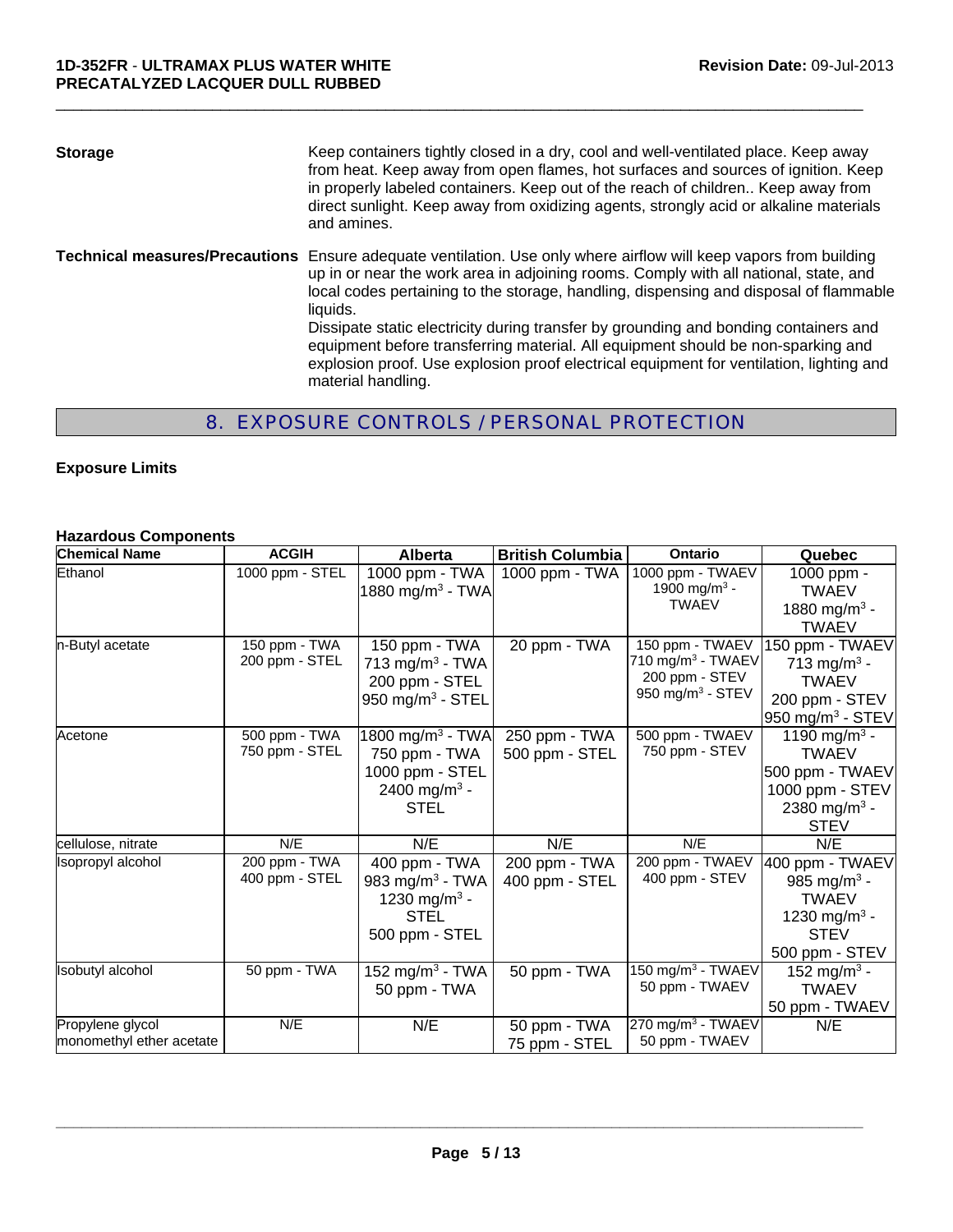#### **1D-352FR** - **ULTRAMAX PLUS WATER WHITE PRECATALYZED LACQUER DULL RUBBED**

| 2-Butoxyethanol | 20 ppm - TWA   | 20 ppm - TWA                         | 20 ppm - TWA   | 20 ppm - TWAEV                | 20 ppm - TWAEV               |
|-----------------|----------------|--------------------------------------|----------------|-------------------------------|------------------------------|
|                 |                | 97 mg/m <sup>3</sup> - TWA           |                | Absorption through            | 97 mg/m <sup>3</sup> -       |
|                 |                | Substance may be                     |                | skin, eyes, or                | <b>TWAEV</b>                 |
|                 |                | readily absorbed                     |                | mucous membranes              |                              |
|                 |                | through intact skin                  |                |                               |                              |
| Toluene         | 20 ppm - TWA   | 188 mg/m <sup>3</sup> - TWA          | 20 ppm - TWA   | 20 ppm - TWAEV                | 188 mg/m <sup>3</sup> -      |
|                 |                | 50 ppm - TWA                         | Adverse        |                               | <b>TWAEV</b>                 |
|                 |                | Substance may be reproductive effect |                |                               | 50 ppm - TWAEV               |
|                 |                | readily absorbed                     |                |                               | Skin absorption              |
|                 |                | through intact skin                  |                |                               | can contribute to            |
|                 |                |                                      |                |                               | overall exposure.            |
| Xylene          | 100 ppm - TWA  | 100 ppm - TWA                        | 100 ppm - TWA  | 100 ppm - TWAEV               | 100 ppm - TWAEV              |
|                 | 150 ppm - STEL | 434 mg/m <sup>3</sup> - TWA          | 150 ppm - STEL | 435 mg/m <sup>3</sup> - TWAEV | 434 mg/m <sup>3</sup> -      |
|                 |                | 150 ppm - STEL                       |                | 150 ppm - STEV                | <b>TWAEV</b>                 |
|                 |                | 651 mg/m $3$ - STEL                  |                | 650 mg/m <sup>3</sup> - STEV  | 150 ppm - STEV               |
|                 |                |                                      |                |                               | 651 mg/m <sup>3</sup> - STEV |
| Ethyl benzene   | 20 ppm - TWA   | 100 ppm - TWA                        | 20 ppm - TWA   | 100 ppm - TWA                 | 100 ppm - TWAEV              |
|                 |                | 434 mg/m <sup>3</sup> - TWA          |                | 125 ppm - STEL                | 434 mg/m <sup>3</sup> -      |
|                 |                | 125 ppm - STEL                       |                |                               | <b>TWAEV</b>                 |
|                 |                | 543 mg/m $3$ - STEL                  |                |                               | 125 ppm - STEV               |
|                 |                |                                      |                |                               | $543 \text{ mg/m}^3$ - STEV  |

 $\Box$ 

#### **Legend**

ACGIH - American Conference of Governmental Industrial Hygienists Alberta - Alberta Occupational Exposure Limits British Columbia - British Columbia Occupational Exposure Limits Ontario - Ontario Occupational Exposure Limits Quebec - Quebec Occupational Exposure Limits N/E - Not established

**Engineering Measures** Ensure adequate ventilation, especially in confined areas.

| <b>Personal Protective Equipment</b><br><b>Eye/Face Protection</b><br><b>Skin Protection</b> | Goggles. Face-shield. If exposure causes eye discomfort, use a full-face respirator.<br>Impervious gloves. Protective gloves. Chemical resistant apron. Long sleeved<br>clothing. Antistatic boots.                                                                                                                                                                 |
|----------------------------------------------------------------------------------------------|---------------------------------------------------------------------------------------------------------------------------------------------------------------------------------------------------------------------------------------------------------------------------------------------------------------------------------------------------------------------|
| <b>Respiratory Protection</b>                                                                | Use only with adequate ventilation. In operations where exposure limits are<br>exceeded, use a NIOSH approved respirator that has been selected by a technically<br>qualified person for the specific work conditions. When spraying the product or<br>applying in confined areas, wear a NIOSH approved respirator specified for paint<br>spray or organic vapors. |
| <b>Hygiene Measures</b>                                                                      | Avoid contact with skin, eyes and clothing. Remove and wash contaminated clothing<br>before re-use. Wash thoroughly after handling. When using do not eat, drink or<br>smoke.                                                                                                                                                                                       |

#### 9. PHYSICAL AND CHEMICAL PROPERTIES

Appearance liquid **Odor** Not available **Density (lbs/gal)** 7.5 - 7.9 **Specific Gravity** 0.92 - 0.94 **pH** Not available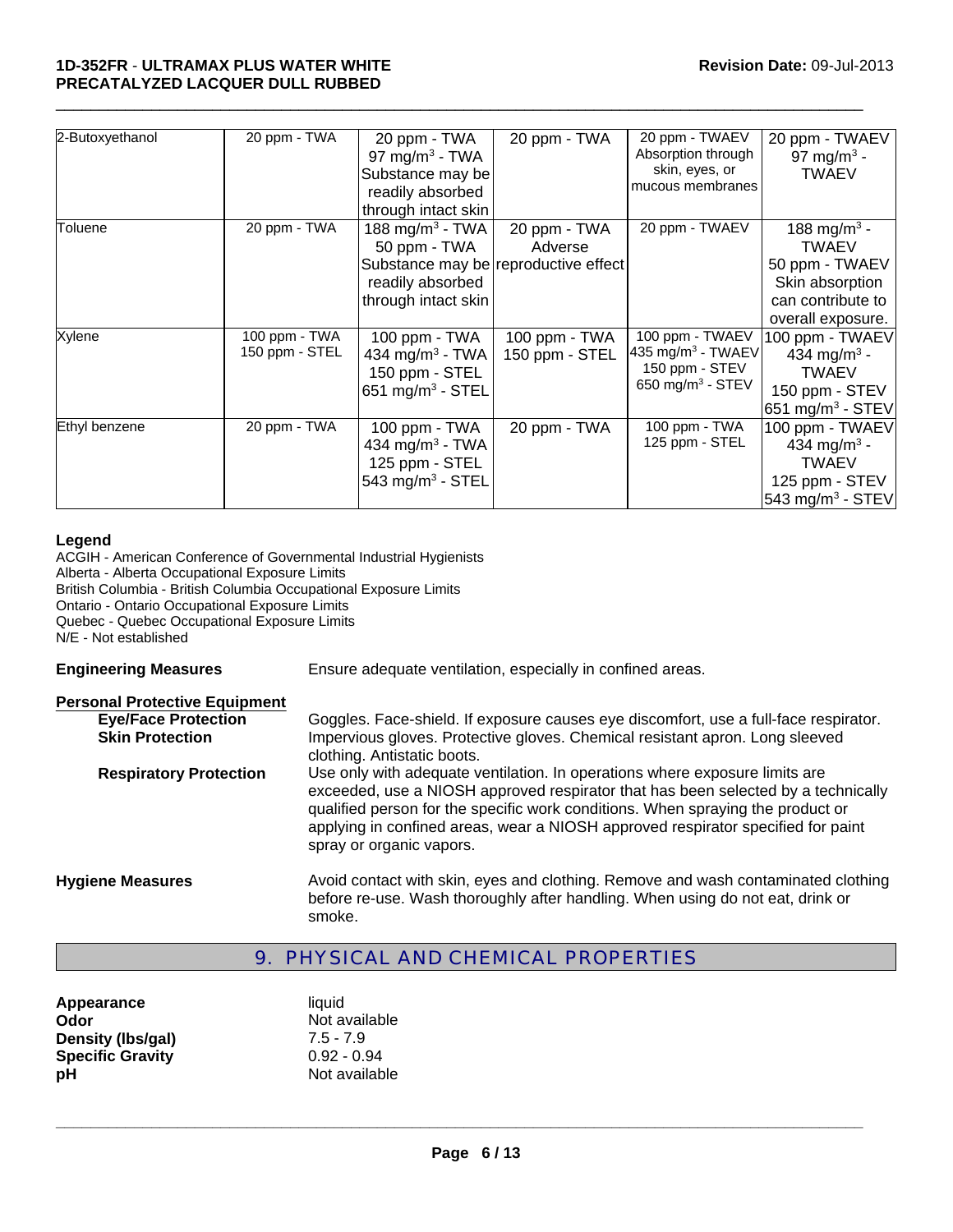|                                | SIGAL AND<br>PRUI |
|--------------------------------|-------------------|
| <b>Viscosity (centistokes)</b> | Not available     |
| <b>Evaporation Rate</b>        | Not available     |
| <b>Vapor Pressure</b>          | Not available     |
| <b>Vapor Density</b>           | Not available     |
| Wt. % Solids                   | $25 - 35$         |
| Vol. % Solids                  | $20 - 30$         |
| Wt. % Volatiles                | $65 - 75$         |
| Vol. % Volatiles               | 70 - 80           |
| VOC Regulatory Limit (g/L)     | <680              |
| <b>Boiling Point (°F)</b>      | 132               |
| <b>Boiling Point (°C)</b>      | 56                |
| <b>Freezing Point (°F)</b>     | Not available     |
| <b>Freezing Point (°C)</b>     | Not available     |
| Flash Point (°F)               | 35                |
| Flash Point (°C)               | 2                 |
| <b>Flash Point Method</b>      | <b>PMCC</b>       |
| <b>Upper Explosion Limit</b>   | Not available     |
| <b>Lower Explosion Limit</b>   | Not available     |
|                                |                   |

# 9. PHYSICAL AND CHEMICAL PROPERTIES

 $\Box$ 

## 10. STABILITY AND REACTIVITY

| <b>Chemical Stability</b>                 | Stable under normal conditions.                                                                                                                                            |
|-------------------------------------------|----------------------------------------------------------------------------------------------------------------------------------------------------------------------------|
| <b>Conditions To Avoid</b>                | Keep away from open flames, hot surfaces, static electricity<br>and sources of ignition. Sparks. Elevated temperature<br>sunlight.                                         |
| <b>Incompatible Materials</b>             | Incompatible with strong acids and bases and strong<br>oxidizing agents amines. metals. This product can react<br>violently with strong oxidizing agents and strong acids. |
| <b>Hazardous Decomposition Products</b>   | Thermal decomposition can lead to release of irritating<br>gases and vapors.                                                                                               |
| <b>Possibility Of Hazardous Reactions</b> | None under normal conditions of use.                                                                                                                                       |

# 11. TOXICOLOGICAL INFORMATION

#### **Acute Toxicity**

#### **Product**

Repeated or prolonged exposure to organic solvents may lead to permanent brain and nervous system damage. Intentional misuse by deliberately concentrating and inhaling vapors may be harmful or fatal.

#### **Component**

LD50 Oral: 7060 mg/kg (Rat) Ethanol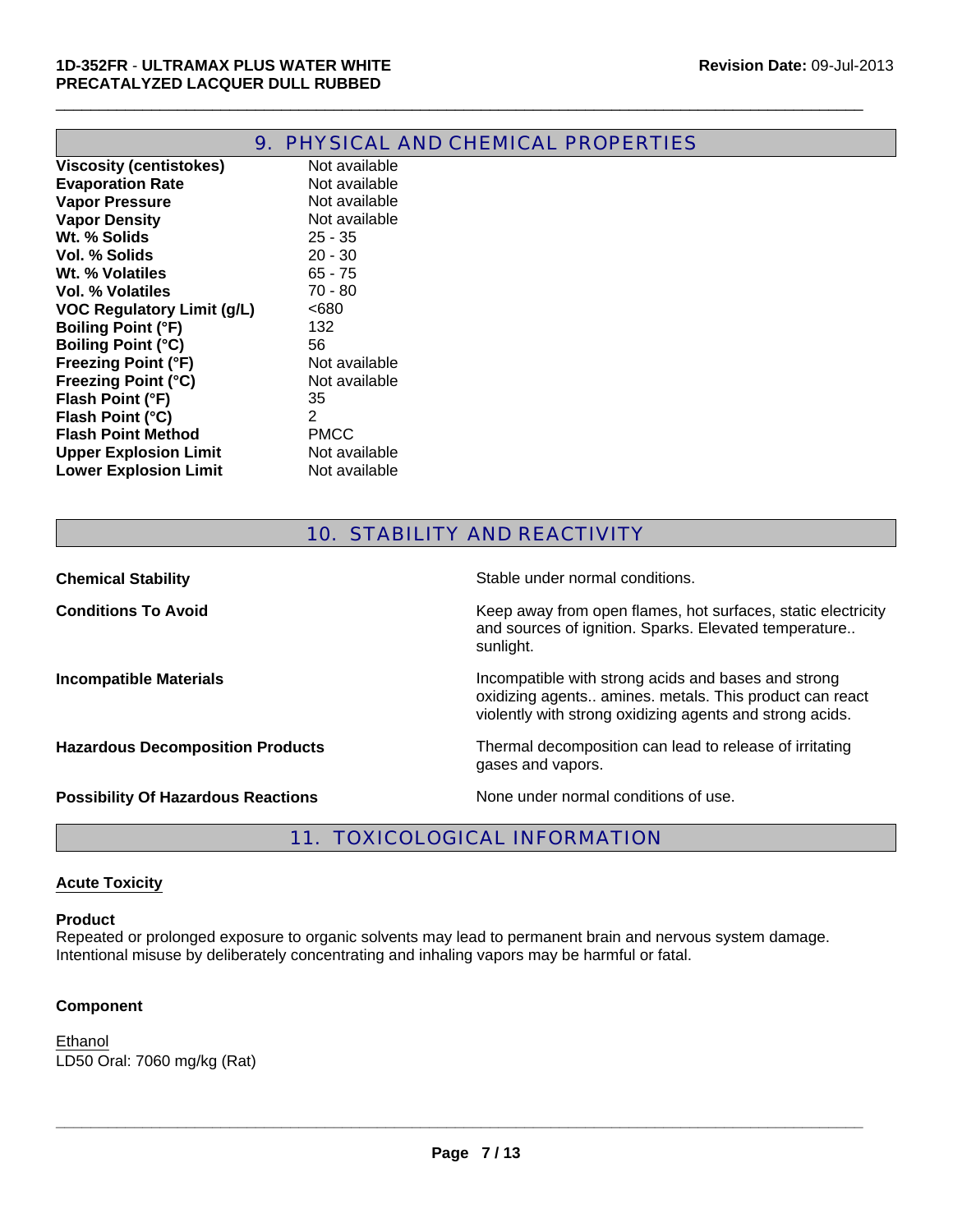LC50 Inhalation (Vapor): 20000 ppm (Rat, 10 hr.)

n-Butyl acetate

LC50 Inhalation (Vapor): 390 ppm (Rat, 4 hr.) Sensitization: non-sensitizing (guinea pig) LD50 Oral: 10768 mg/kg (Rat) LD50 Dermal: > 17600 mg/kg (Rabbit)

Acetone LD50 Oral: 5800 mg/kg (Rat)

LD50 Dermal: 12,800 mg/kg (Rabbit) LC50 Inhalation (Vapor): 16,000 ppm (Rat) Isopropyl alcohol LD50 Oral: 5,000-5,045 mg/kg (Rat)

Isobutyl alcohol LD50 Oral: 2460 mg/kg (Rat) LD50 Dermal: 3400 mg/kg (Rabbit) LC50 Inhalation (Vapor): 19200 mg/m $3$  (Rat, 4 hr.)

Propylene glycol monomethyl ether acetate LD50 Oral: 8532 mg/kg (Rat) LD50 Dermal: > 5000 mg/kg (Rabbit) LC50 Inhalation (Vapor): > 4345 ppm

LC50 Inhalation (Vapor): 2.2 mg/L (Rat, 4 hr.) Sensitization: No sensitizing effects known. 2-Butoxyethanol LD50 Oral: 470 mg/kg (Rat) LD50 Dermal: 220 mg/kg (Rabbit)

#### **Toluene**

LD50 Oral: 636 mg/kg (Rat) LD50 Dermal: 14100 µL/kg (Rabbit) LC50 Inhalation (Vapor):  $49000$  mg/m<sup>3</sup> (Rat, 4 hr.)

Xylene LD50 Oral: 4300 mg/kg (Rat) LD50 Dermal: > 1700 mg/kg (Rabbit) LC50 Inhalation (Vapor): 5000 ppm (Rat, 4 hr.) Sensitization: No sensitizing effects known.

#### Ethyl benzene

LD50 Oral: 3500 mg/kg (Rat) LD50 Dermal: > 5000 mg/kg (Rabbit) LC50 Inhalation (Vapor): 55000 mg/m $3$  (Rat, 2 hr.) Sensitization: No sensitizing effects known.

#### **Chronic Toxicity**

**\_\_\_\_\_\_\_\_\_\_\_\_\_\_\_\_\_\_\_\_\_\_\_\_\_\_\_\_\_\_\_\_\_\_\_\_\_\_\_\_\_\_\_\_\_\_\_\_\_\_\_\_\_\_\_\_\_\_\_\_\_\_\_\_\_\_\_\_\_\_\_\_\_\_\_\_\_\_\_\_\_\_\_\_\_\_\_\_\_\_\_\_\_**

 $\Box$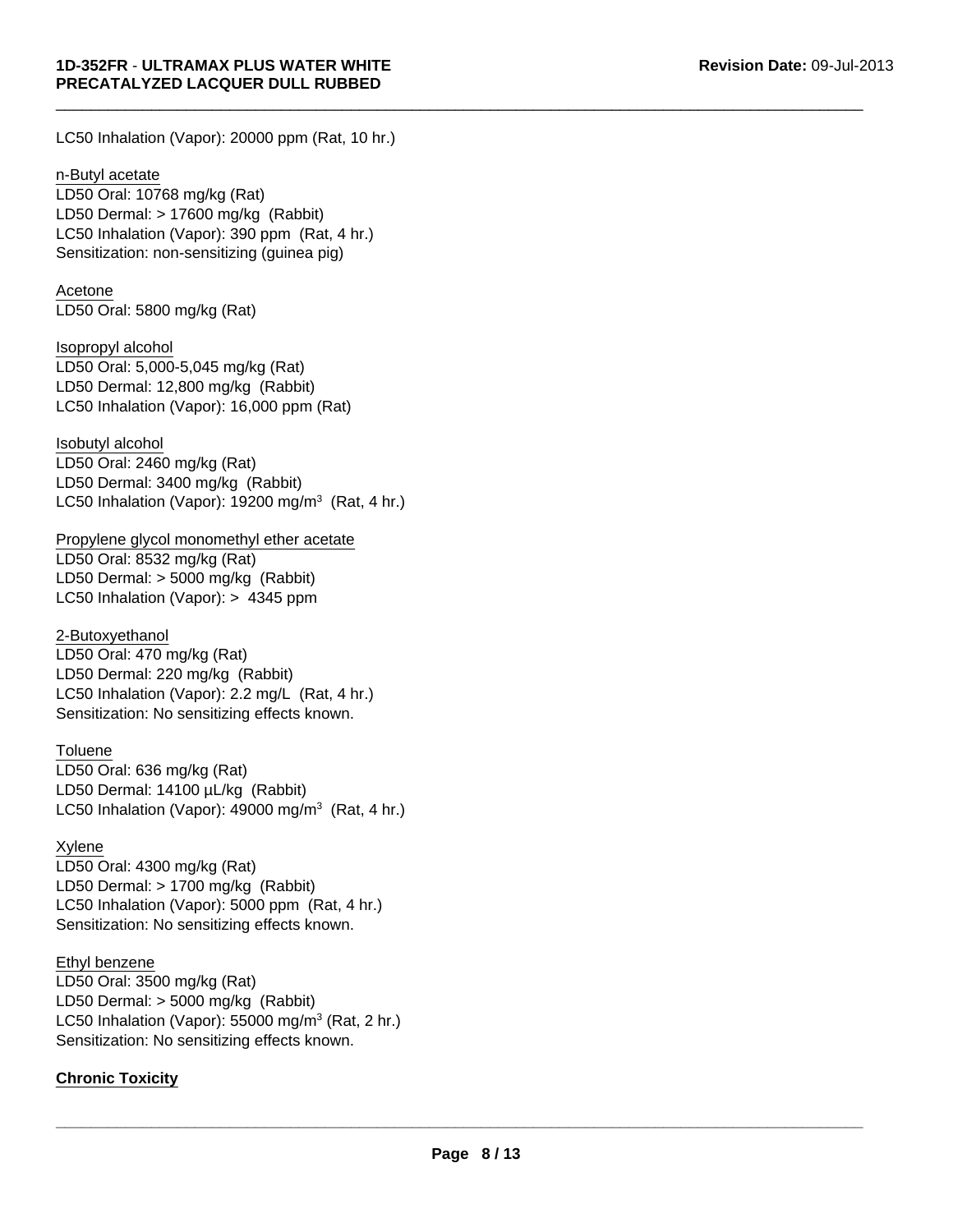#### **Carcinogenicity**

The information below indicates whether each agency has listed any ingredient as a carcinogen:

| <b>Chemical Name</b> | <b>ACGIH</b>    | <b>IARC</b>   | <b>NTP</b> | <b>OSHA</b><br>Carcinogen |
|----------------------|-----------------|---------------|------------|---------------------------|
|                      | A3 - Confirmed  |               |            |                           |
| Ethanol              | Animal          |               |            |                           |
|                      | Carcinogen with |               |            |                           |
|                      | Unknown         |               |            |                           |
|                      | Relevance to    |               |            |                           |
|                      | <b>Humans</b>   |               |            |                           |
|                      | A3 - Confirmed  |               |            |                           |
| 2-Butoxyethanol      | Animal          |               |            |                           |
|                      | Carcinogen with |               |            |                           |
|                      | Unknown         |               |            |                           |
|                      | Relevance to    |               |            |                           |
|                      | <b>Humans</b>   |               |            |                           |
|                      | A3 - Confirmed  | 2B - Possible |            | Listed                    |
| Ethyl benzene        | Animal          | Human         |            |                           |
|                      | Carcinogen with | Carcinogen    |            |                           |
|                      | Unknown         |               |            |                           |
|                      | Relevance to    |               |            |                           |
|                      | <b>Humans</b>   |               |            |                           |

 $\Box$ 

#### **Legend**

ACGIH - American Conference of Governmental Industrial Hygienists IARC - International Agency for Research on Cancer NTP - National Toxicity Program

OSHA - Occupational Safety & Health Administration

12. ECOLOGICAL INFORMATION

#### **Ecotoxicity Effects**

### **Product**

**Acute Toxicity to Fish** No information available

**Acute Toxicity to Aquatic Invertebrates**

No information available

#### **Acute Toxicity to Aquatic Plants**

No information available

#### **Component Acute Toxicity to Fish**

No information available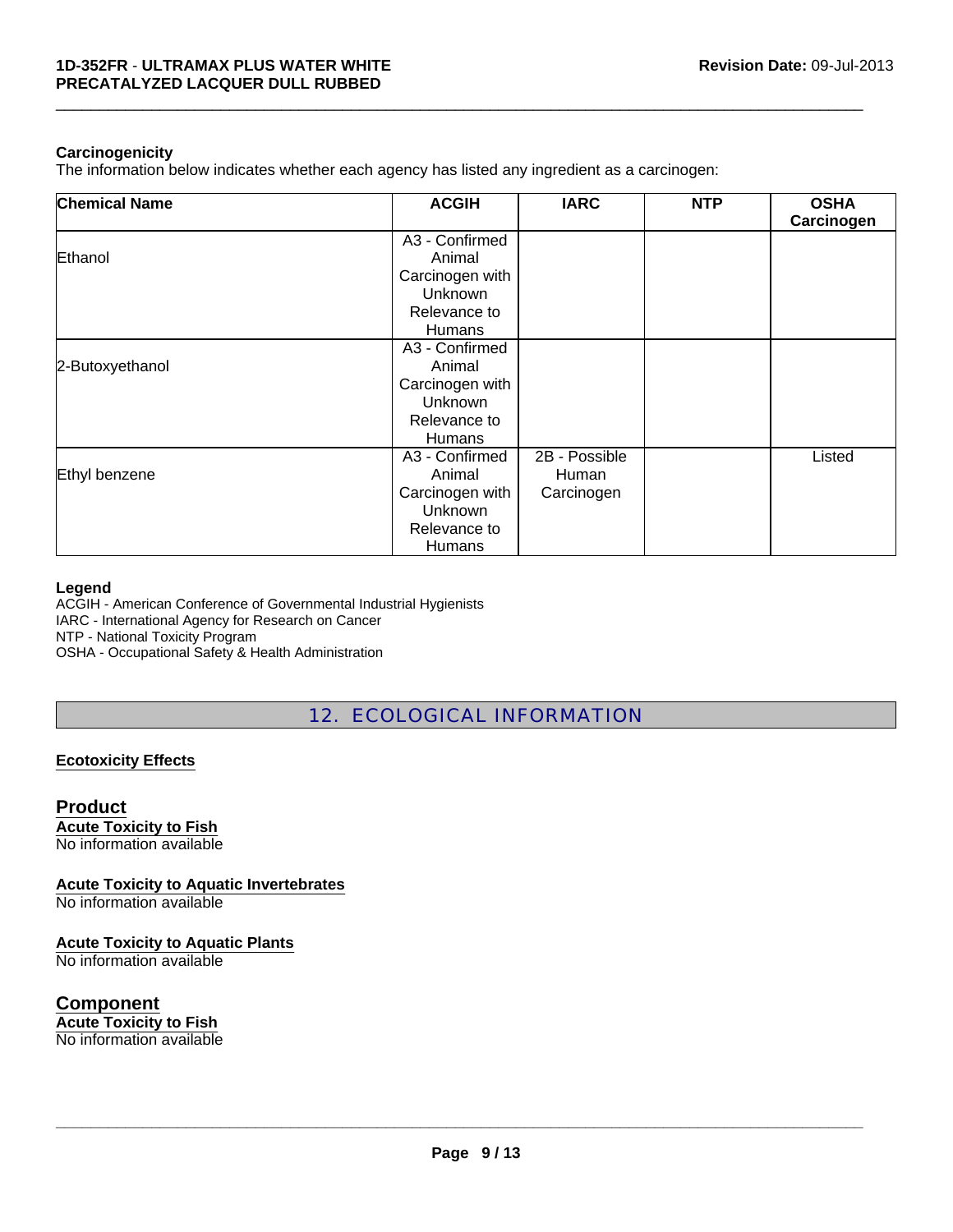#### 12. ECOLOGICAL INFORMATION

 $\Box$ 

LC50: 18 mg/L (Fathead Minnow - 96 hr.) n-Butyl acetate

LC50: 8300(Bluegill - 96 hr.) mg/L Acetone

2-Butoxyethanol LC50: 1490 mg/L (Bluegill sunfish - 96 hr.)

Xylene LC50: 13.5 mg/L (Rainbow Trout - 96 hr.)

LC50: 12.1 mg/L (Fathead Minnow - 96 hr.) Ethyl benzene

**Acute Toxicity to Aquatic Invertebrates** No information available

n-Butyl acetate EC50: 72.8 mg/L (Daphnia magna - 48 hr.)

Acetone EC50: 12600 mg/L (Daphnia magna - 48 hr.)

Ethyl benzene EC50: 1.8 mg/L (Daphnia magna - 48 hr.)

#### **Acute Toxicity to Aquatic Plants**

No information available

n-Butyl acetate EC50: 674.7 mg/L (Green algae (Scenedesmus subspicatus), 72 hrs.)

Ethyl benzene EC50: 4.6 mg/L (Green algae (Scenedesmus subspicatus), 72 hrs.)

#### 13. DISPOSAL CONSIDERATIONS

| <b>Waste Disposal Method</b>   | Dispose of in accordance with federal, state, provincial, and local regulations. Local<br>requirements may vary, consult your sanitation department or state-designated<br>environmental protection agency for more disposal options. |
|--------------------------------|---------------------------------------------------------------------------------------------------------------------------------------------------------------------------------------------------------------------------------------|
| <b>Empty Container Warning</b> | Emptied containers may retain product residue. Follow label warnings even after<br>container is emptied. Residual vapors may explode on ignition.                                                                                     |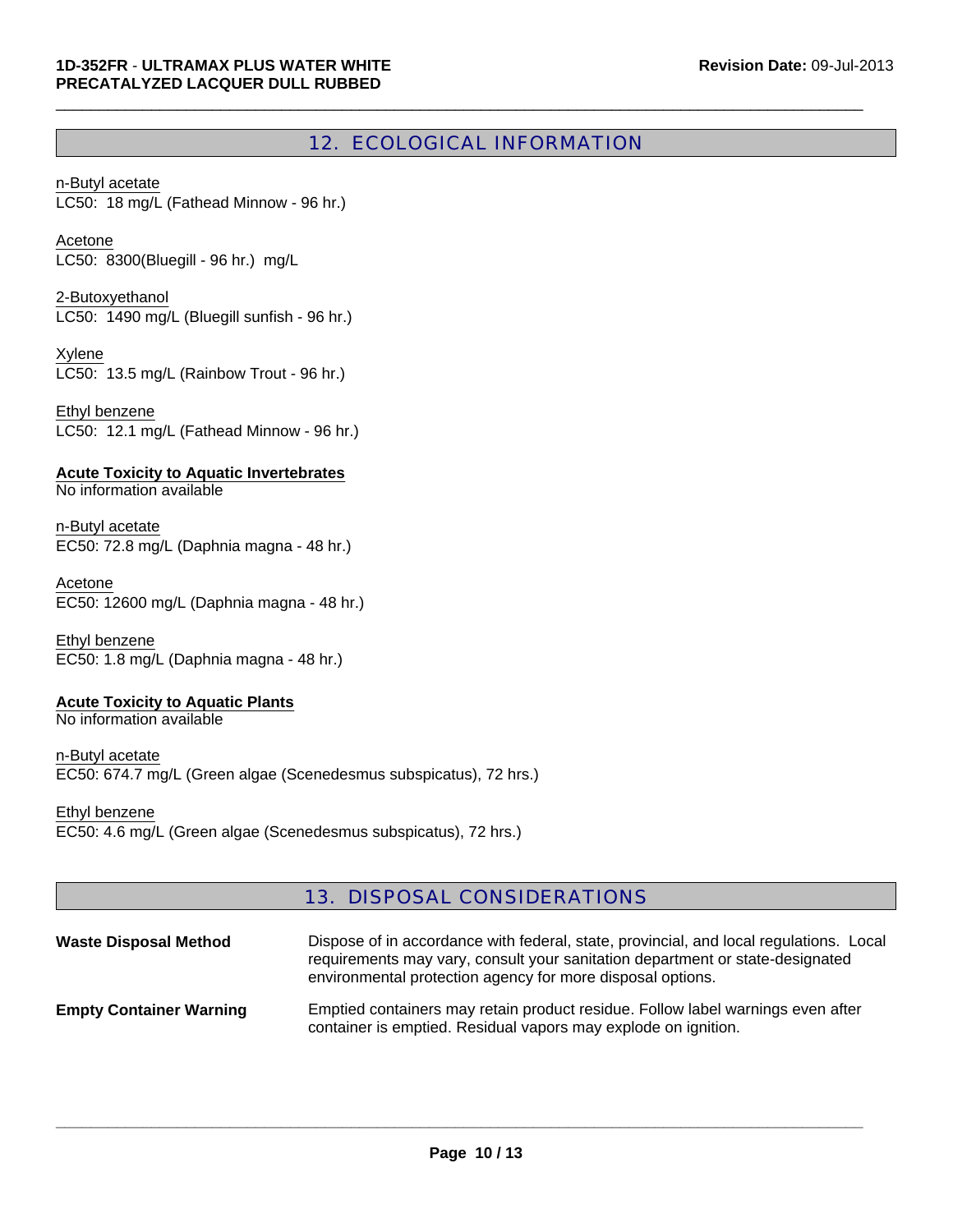## 14. TRANSPORT INFORMATION

 $\Box$ 

#### **TDG**

|                                                                                     | <b>REGULATORY INFORMATION</b><br>15.          |
|-------------------------------------------------------------------------------------|-----------------------------------------------|
| <b>IMDG/IMO</b>                                                                     | Contact the preparer for further information. |
| <b>ICAO / IATA</b>                                                                  | Contact the preparer for further information. |
| <b>Proper Shipping Name</b><br><b>Hazard Class</b><br>UN-No<br><b>Packing Group</b> | Paint<br>3<br>UN1263<br>Ш                     |

### **International Inventories**

| <b>United States TSCA</b> | Yes - All components are listed or exempt. |
|---------------------------|--------------------------------------------|
| <b>Canada DSL</b>         | Yes - All components are listed or exempt. |

#### **National Pollutant Release Inventory (NPRI)**

#### **NPRI Parts 1- 4**

This product contains the following Parts 1-4 NPRI chemicals:

| <b>Chemical Name</b>                      | <b>CAS-No</b> | Weight % (max) |
|-------------------------------------------|---------------|----------------|
| Ethanol                                   | 64-17-5       | $15 - 40%$     |
| n-Butyl acetate                           | 123-86-4      | $15 - 40%$     |
| Acetone                                   | 67-64-1       | $10 - 30%$     |
| Isopropyl alcohol                         | 67-63-0       | $5 - 10%$      |
| Isobutyl alcohol                          | 78-83-1       | $3 - 7%$       |
| Propylene glycol monomethyl ether acetate | 108-65-6      | $3 - 7%$       |
| 2-Butoxyethanol                           | 111-76-2      | $1 - 5%$       |
| Toluene                                   | 108-88-3      | $1 - 5%$       |
| Xylene                                    | 1330-20-7     | $1 - 5%$       |
| Ethyl benzene                             | 100-41-4      | $0.25 - 0.5%$  |

*This product may contain trace amounts of (other) NPRI Parts I-4 reportable chemicals. Contact the preparer for further information.*

#### **NPRI Part 5**

This product contains the following NPRI Part 5 Chemicals: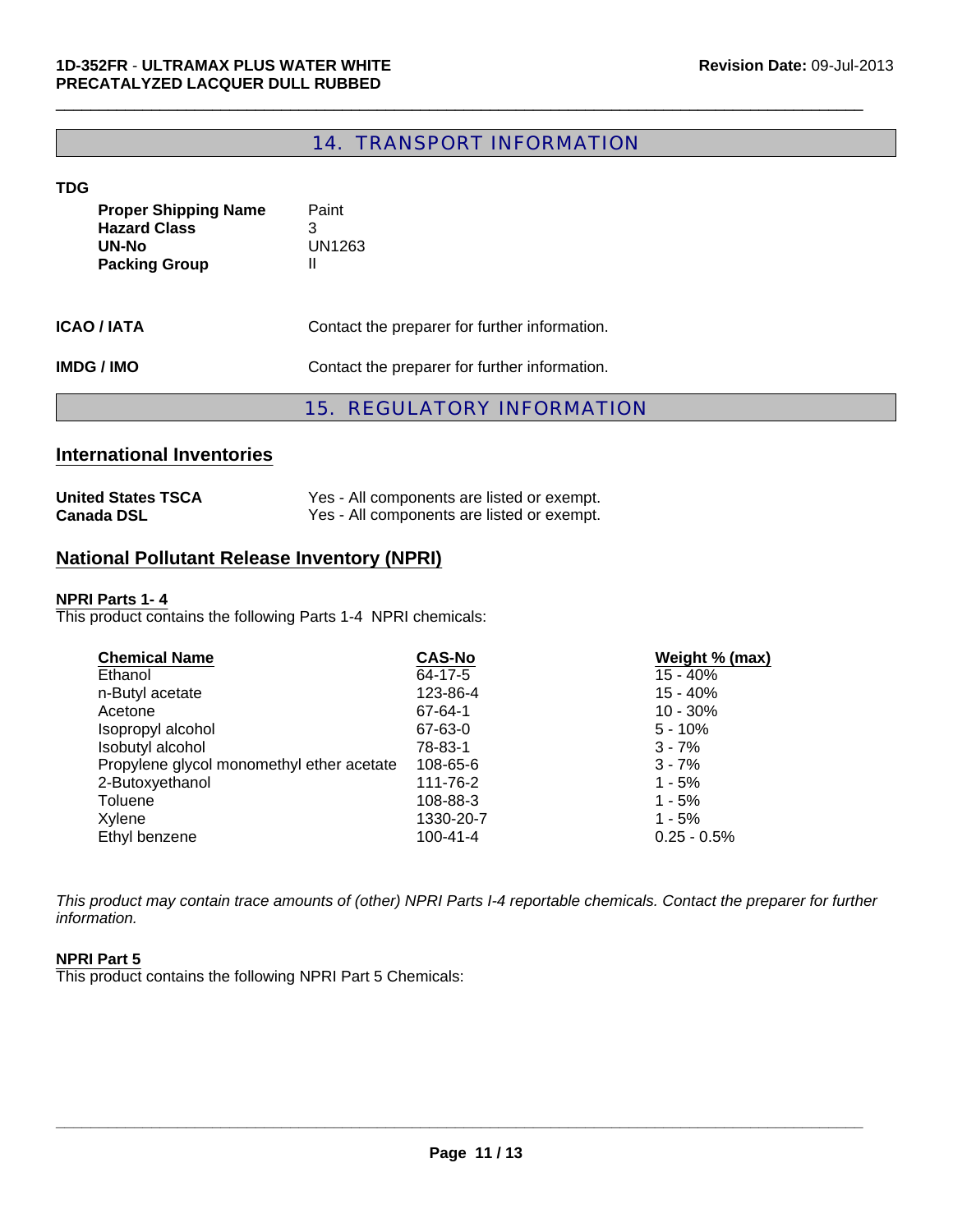| <b>15. REGULATORY INFORMATION</b>         |               |                |  |
|-------------------------------------------|---------------|----------------|--|
| <b>Chemical Name</b>                      | <b>CAS-No</b> | Weight % (max) |  |
| Ethanol                                   | 64-17-5       | $15 - 40%$     |  |
| n-Butyl acetate                           | 123-86-4      | $15 - 40%$     |  |
| Isopropyl alcohol                         | 67-63-0       | $5 - 10%$      |  |
| Propylene glycol monomethyl ether acetate | 108-65-6      | $3 - 7%$       |  |
| 2-Butoxyethanol                           | 111-76-2      | $1 - 5%$       |  |
| <b>Toluene</b>                            | 108-88-3      | $1 - 5%$       |  |
| Xylene                                    | 1330-20-7     | $1 - 5%$       |  |

 $\Box$ 

*This product may contain trace amounts of (other) NPRI Part 5 reportable chemicals. Contact the preparer for further information.*

#### **WHMIS Regulatory Status**

This product has been classified in accordance with the hazard criteria of the Controlled Products Regulations (CPR) and the MSDS contains all the information required by the CPR.

#### **WHMIS Hazard Class**

B2 Flammable liquid D2A Very toxic materials



#### 16. OTHER INFORMATION

**WARNING!** If you scrape, sand, or remove old paint, you may release lead dust. LEAD IS TOXIC. EXPOSURE TO LEAD DUST CAN CAUSE SERIOUS ILLNESS, SUCH AS BRAIN DAMAGE, ESPECIALLY IN CHILDREN. PREGNANT WOMEN SHOULD ALSO AVOID EXPOSURE. Wear a NIOSH approved respirator to control lead exposure. Clean up carefully with a HEPA vacuum and a wet mop. Before you start, find out how to protect yourself and your family by logging onto Health Canada @ http://www.hc-sc.gc.ca/hl-vs/iyh-vsv/prod/paint-peinture-eng.php.

| <b>Prepared By</b> |  |
|--------------------|--|
|--------------------|--|

**Product Stewardship Department** Complementary Coatings Corp. dba Insl-X 101 Paragon Drive Montvale, NJ 07645 Phone: 1-800-225-5554

**Revision Date:** 09-Jul-2013

**Revision Summary** No information available